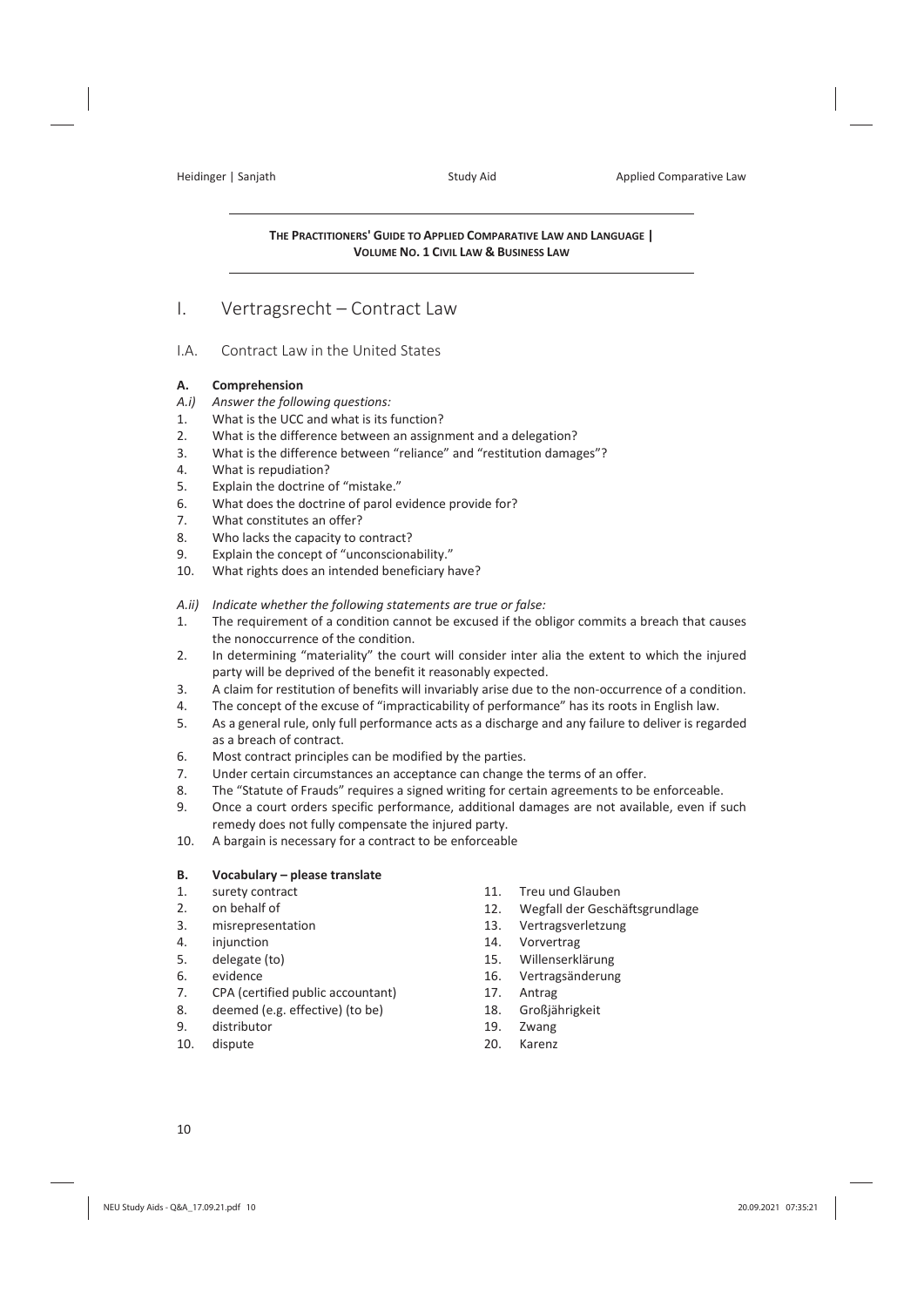#### **C. Language**

*C.i) Make recognizable business and legal terms by matching the words in the two columns below (you might have to switch the order of some):* 

| beneficiary<br>mental<br>incompetency<br>contract<br>public<br>contract<br>marital<br>unjust<br>repudiation<br>surety<br>specific<br>relief<br>enrichment<br>agreement<br>intended<br>policy<br>performance<br>equitable | law | anticipatory |  |
|--------------------------------------------------------------------------------------------------------------------------------------------------------------------------------------------------------------------------|-----|--------------|--|
|                                                                                                                                                                                                                          |     |              |  |
|                                                                                                                                                                                                                          |     |              |  |
|                                                                                                                                                                                                                          |     |              |  |
|                                                                                                                                                                                                                          |     |              |  |
|                                                                                                                                                                                                                          |     |              |  |
|                                                                                                                                                                                                                          |     |              |  |
|                                                                                                                                                                                                                          |     |              |  |
|                                                                                                                                                                                                                          |     |              |  |
|                                                                                                                                                                                                                          |     |              |  |

*C.ii) Word clusters – find as many words as possible that contain the following letter combination* 

- 1. con-
- 2. obli-

#### *C.iii) Translate the following passage:*

This Contract may be executed in two or more counterparts, each of which shall be deemed an original and all of which shall evidence the same agreement, and it shall not be necessary in making proof of this agreement to produce or account for more than one such counterpart.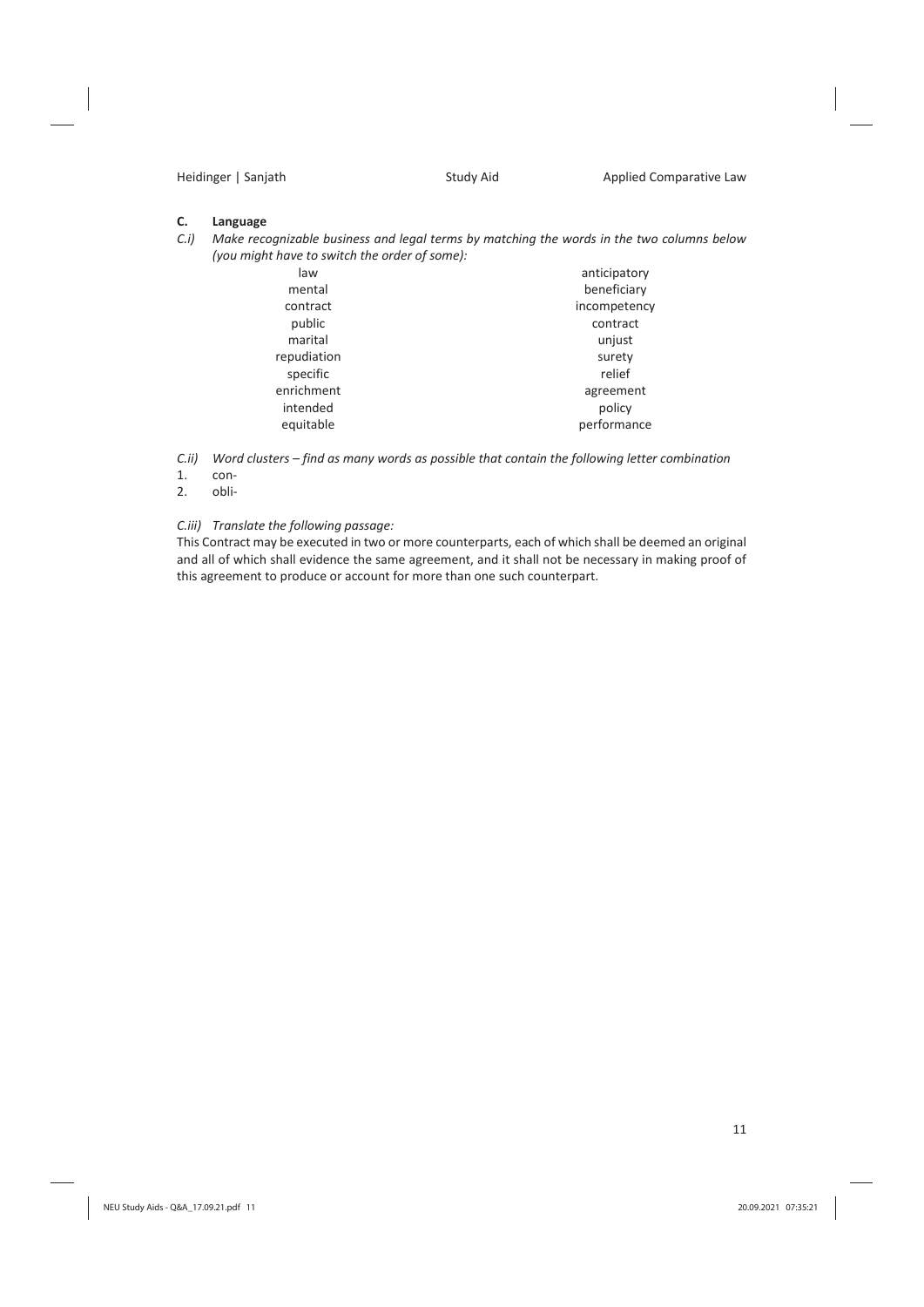# VII. Familienrecht – Family Law

### VII.A.Family Law in the United States

### **A. Comprehension**

- *A.i) Answer the following questions:*
- 1. Why might a court disregard a parenting plan?
- 2. What is the legal basis of family law in the US?
- 3. Is there any cross-state guidance for the adoption of children? If so, what is it?
- 4. What are the main issues a separation agreement needs to deal with?
- 5. Why would a pre-marriage agreement be embarked upon?
- 6. Explain why laws regarding parental relinquishment and the adoption of children are important:
- 7. In terms of parental responsibilities, name some typical decision-making responsibilities.
- 8. What is the difference between legal and physical custody?
- 9. What is a common law marriage?
- 10. What rights do non-married parties have?

### *A.ii) Answer the following in-depth questions*

- 1. Name some provisions of the law to ensure the suitable placement of children:
- 2. Briefly describe the difference between a "no-fault" divorce and a divorce where "fault" is apportioned.
- 3. Give an example of a court deciding on what is a common law marriage or not.
- 4. Describe the differences between "equitable distribution" and "community property law":
- 5. Explain the differing ways a court may decide on child custody and support:

### **B. Vocabulary – please translate**

- 1. available for adoption
- 2. disinherit
- 3. domestic community
- 4. mentally handicapped
- 5. legal custody
- 6. remarriage
- 7. restraint
- 8. impediment to marriage
- 9. allocation of assets
- 10. criminal behavior
- 11. Ehegattenunterhalt
- 12. Kindesunterhalt
- 13. Aufteilung des ehelichen Vermögens
- 14. billiges Ermessen
- 15. Leihmutter
- 16. Sorge- und Besuchsrechtsvereinbarung
- 17. häusliche Gewalt
- 18. Pflegeeltern
- 19. Mündel
- 20. wohnhaft

### **C. Language**

- *C.i) Form complete sentences from the words and phrases given. You may need to put some verbs in their correct form*
- 1. Federal law control/child support/maintenance awards/to be/not dischargeable/bankruptcy
- 2. As with/law/establish/marital relationship/dissolution/marital relationship/govern/state law
- 3. Many states/to have/laws/respect/parental relinquishment/adoption/children
- 4. all states/marriage/to be/recognized/man/woman/ valid
- 5. Parties may attempt/modify/wills/during/divorce proceeding/effort to disinherit/make no gifts/divorcing spouse

### *C.ii) Correct the errors (if any) and, for each word, provide a synonym:*

- 1. prohibited
- 2. disspute
- 3. transfur
- 4. welfare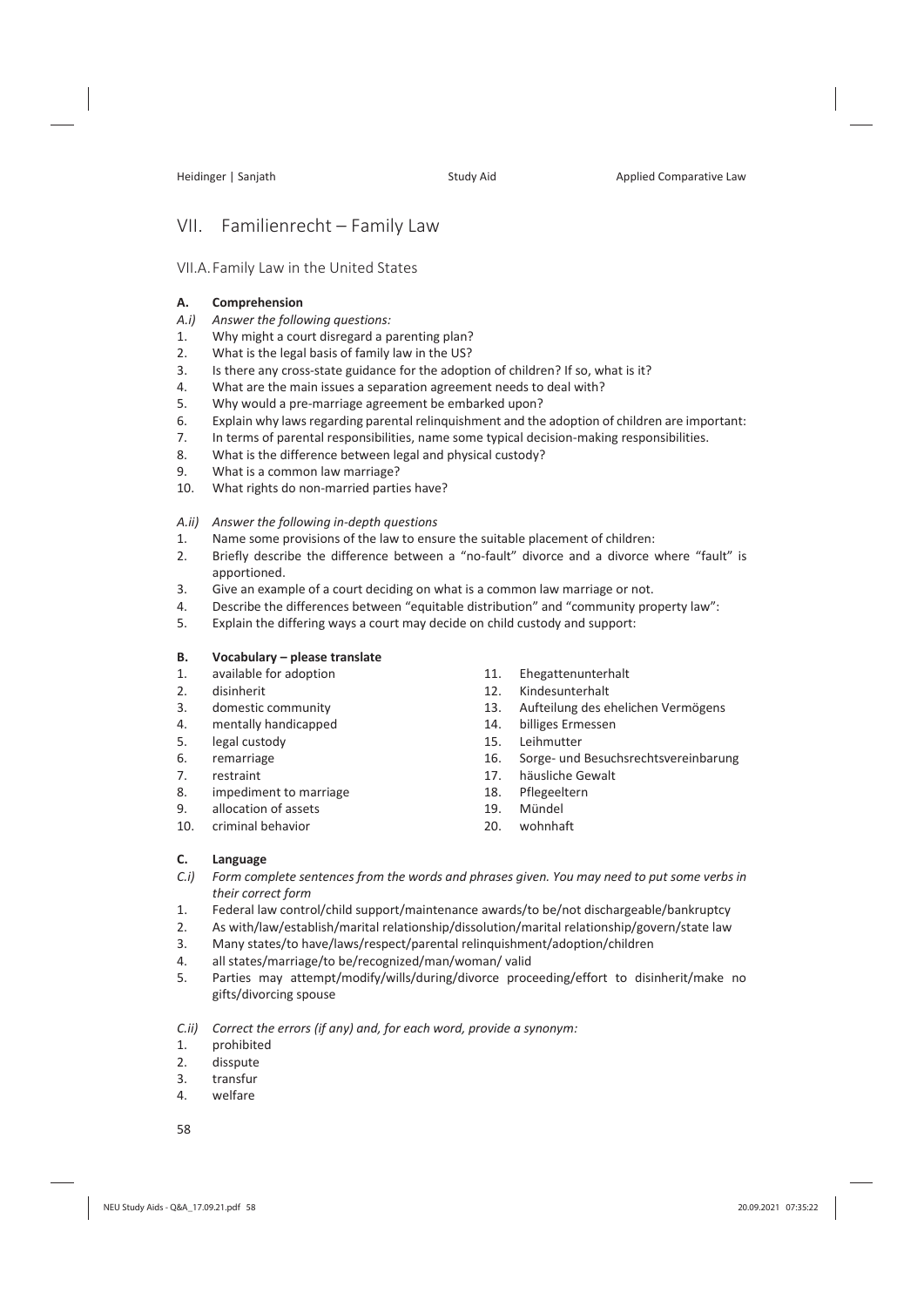### XI.D. The Constitution of Austria

#### **A. Comprehension**

- *A.i) Answer the following questions:*
- 1. Explain the basics of the federal state.
- 2. Explain the limitations, in practice, to the power of the Federal Council.
- 3. How has membership of the European Union strengthened the power of the Federal Cabinet?
- 4. Why is the 1867 Fundamental State Law on the General Rights of Citizens still relevant to the Austrian Constitution of today?
- 5. How has the introduction of the Fundamental Rights Charter of the European Union added new layers of protection of fundamental rights?
- 6. According to the text, what is the most important competence of the Constitutional Court?
- 7. What are the general tasks of parliament?
- 8. Explain what happens to a bill before it is debated in the National Council.
- 9. What happens to a bill once it has been passed by the National Council?
- 10. Explain the role of the President in scrutinizing a bill before signing it into law.

#### *A.ii) Indicate whether the following statements are true or false:*

- 1. The Federal President is the sole head of the executive branch.
- 2. There are 13 administrative courts of first instance in total.
- 3. The electorate cannot really influence the order of the candidates on the party list.
- 4. Austria has one of the oldest constitutions in Europe that is still in force.
- 5. Every amendment to the constitution is submitted to a referendum
- 6. The instructions of a Federal Minister are always binding on a state governor.
- 7. The Federal Parliament consists of only one chamber.
- 8. The Federal President cannot govern by emergency decree alone.
- 9. The first Federal President to be elected by universal suffrage was elected in 1929.
- 10. The Judiciary is the responsibility of the states.

#### **B. Vocabulary – please translate**

- 1. district government
- 2. formal administrative decision
- 3. administration
- 4. restraint
- 5. written constitution
- 6. work authorization
- 7. state regulation
- 8. veto power
- 9. secular republic
- 10. Federal Chamber of Commerce
- 11. Verordnung,
- 12. wahren
- 13. Würde des Menschen
- 14. Oberster Gerichtshof
- 15. Landeshauptmann
- 16. zwingender Grund
- 17. verankert
- 18. entscheiden (Gericht)
- 19. Legislative
- 20. autoritäres Regime

#### **C. Language**

- *C.i) Make recognizable legal terms by matching the words in the two columns below:* 
	- district principle popular interests basket subsidy authoritarian court social government coalition constitutional partnership regime public partisan clause initiative subsidiarity authority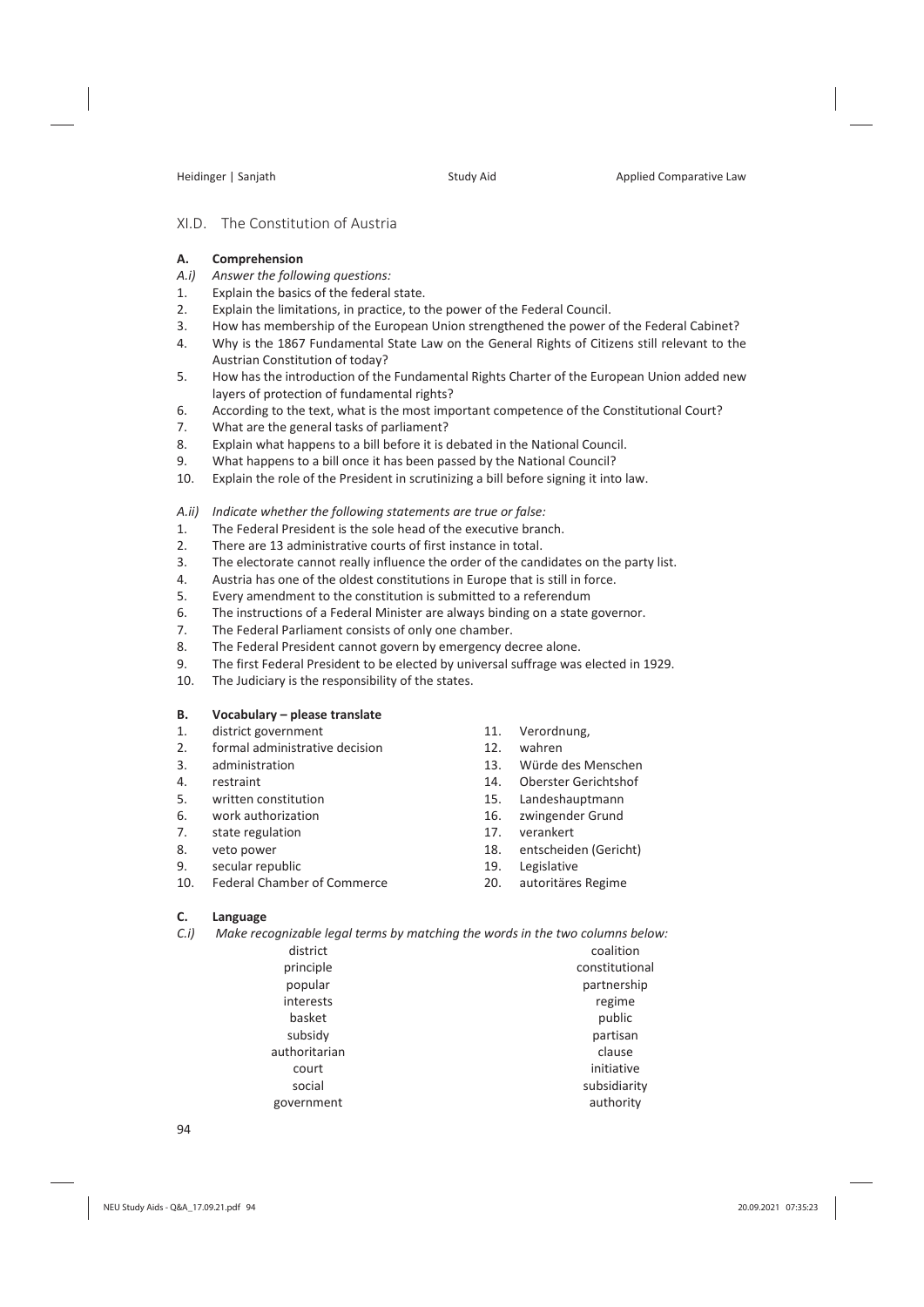# XIV. Strafprozessrecht – Criminal Procedure Law

## XIV.A. Criminal Procedure in the United States

### **A. Comprehension**

- *A.i) Answer the following questions:*
- 1. Explain Miranda rights.
- 2. When can a charged person be detained rather than granted bail?
- 3. Explain the Confrontation Clause.
- 4. Explain the dynamite instruction.
- 5. Explain the "accusatorial system."
- *A.ii) Indicate whether the following statements are true or false:*
- 1. The arrest of people must be based on probable cause.
- 2. Sometimes warrantless searches are legitimate.
- 3. The prosecution must disclose to the defendant the evidence that will be presented in support of the government's charges.
- 4. A defendant always has the right to trial by jury according to the Constitution.
- 5. The procedure for appellate courts is similar to that of trial courts.
- 6. If a defendant is tried in a state court, they cannot be tried again in a federal court for the same offense.
- 7. A defendant can be sentenced to incarceration for most crimes.
- 8. Lying in wait increases the chance of capital punishment in murder trials.
- 9. Juries have to deliberate in public.
- 10. A defendant can choose to waive their Miranda rights.

### **B. Vocabulary – please translate**

- 1. adverse comment
- 2. appointed defense council
- 3. commonality
- 4. confrontation clause
- 5. court decision
- 6. formal written charge
- 7. incarceration
- 8. Larceny
- 9. Miranda rights
- 10. offence taken into consideration (TIC)
- 11. Begründungsmangel
- 12. Bewährung
- 13. Einziehung
- 14. Fremdenangst
- 15. Haftrecht
- 16. Rechtsschutzrichter
- 17. Sicherungsverfahren
- 18. Urkundenbeweis
- 19. Vollstreckbarkeit
- 20. Zwischenverfahren

### **C. Language**

*C.i) Make recognizable legal terms by matching the words in the two columns below:* 

| sentence  | arrest        |  |  |
|-----------|---------------|--|--|
| sanction  | judicial      |  |  |
| heinous   | circumstances |  |  |
| hung      | interrogation |  |  |
| challenge | adverse       |  |  |
| comment   | preemptory    |  |  |
| exigent   | jury          |  |  |
| custodial | crime         |  |  |
| officer   | intermediate  |  |  |
| warrant   | probationary  |  |  |
|           |               |  |  |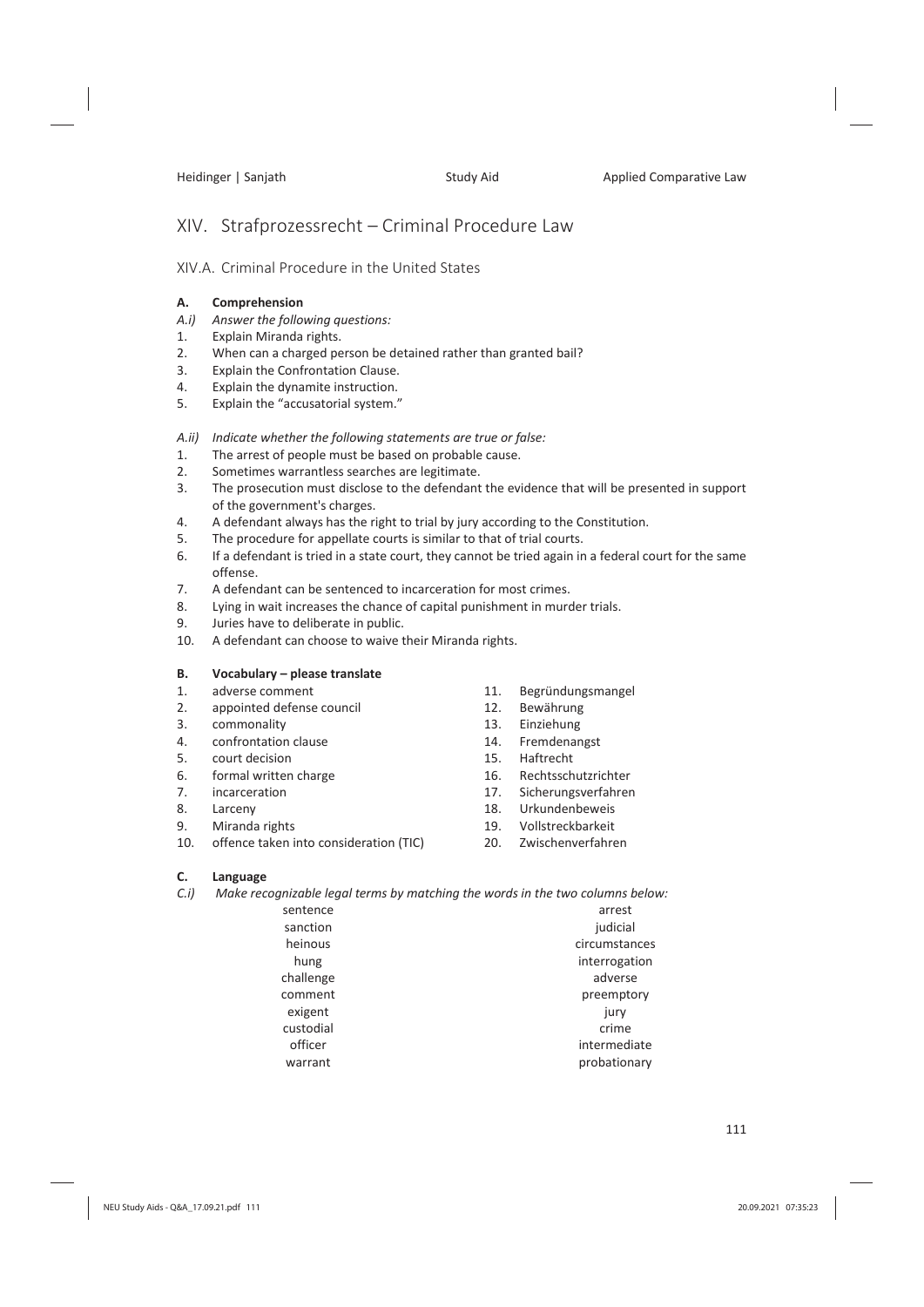#### XVII.B. Tax Law in the United Kingdom

#### **A. Comprehension**

- *A.i) Answer the following questions:*
- 1. What is a "partial imputation system"?
- 2. Is UK tax law codified?
- 3. What factors determine an individual's liability to pay UK taxes?
- 4. What is meant by "domicile"?
- 5. What is a "consortium"?
- 6. How is relief for inflationary gains given on an asset?
- 7. What are "arm's length prices" and why are they relevant to taxation law?
- 8. How are unincorporated (e.g. members' clubs) associations taxed?
- 9. How is the "financial year" different from the calendar year?
- 10. What is a "representative office"?
- *A.ii) Indicate whether the following statements are true or false:*
- 1. Transfers between spouses and civil partners are normally exempt from Inheritance tax.<br>2. There is no withholding tax on payments to UK-resident companies.
- There is no withholding tax on payments to UK-resident companies.
- 3. Expenditure on business entertainment can be written off against tax.
- 4. Capital losses may be carried back or offset against trading profits.
- 5. A UK domiciled person is liable to CGT in respect of gains on disposals of assets during the year wherever situated.

#### **B. Vocabulary – please translate**

- 1. Board of Customs and Excise
- 2. Chancellor of the Exchequer
- 3. inheritance tax
- 4. estate duty
- 5. proceeds of sale
- 6. revenue
- 7. zero-rated (VAT)
- 8. tax bracket
- 9. taxpayer
- 10. vehicle excise duty
- 11. Einfuhrzoll
- 12. Einheitssatz
- 13. Bruttoeinkommen
- 14. Jahresabschluss
- 15. nicht zu versteuerndes Einkommen
- 16. stiller Gesellschafter
- 17. steuerlich wirksame Verluste
- 18. Steuern einheben
- 19. Verlassenschaft
- 20. Tantiemen

#### **C. Language**

- *C.i) Find the plurals of the following nouns:*
- 1. consortium
- 2. conglomerate
- 3. criterion
- 4. index
- 5. branch
- 6. focus
- 7. memorandum
- 8. luxury
- 9. subsidiary
- 10. appendix

*C.ii) Word clusters – find as many words as possible that contain the following morpheme(s):* 

- 1. profit
- 2. capital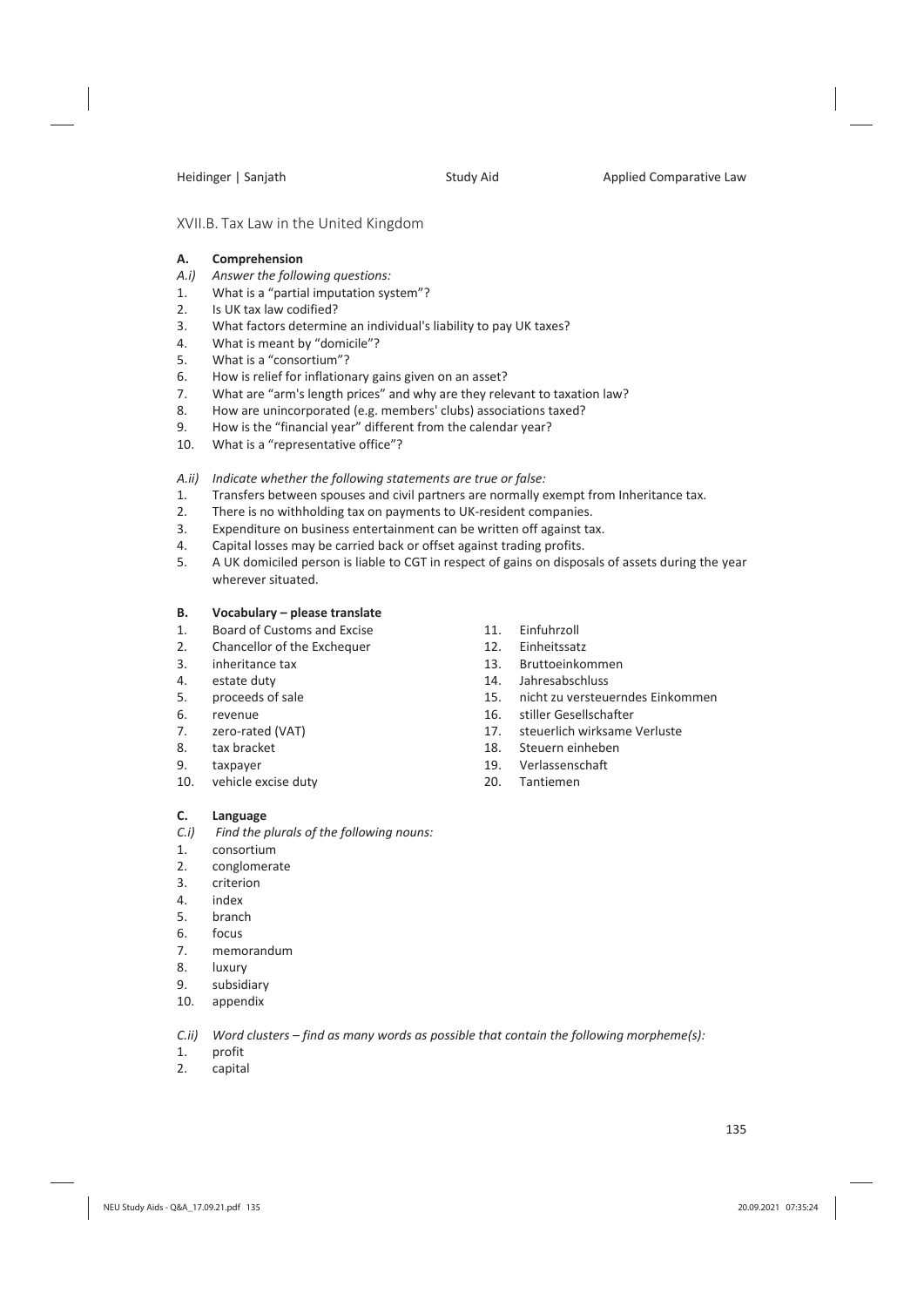# V. Liegenschaftsrecht – Real Estate Law

V.A. A Typical Real Estate Purchase Transaction in the United States

#### **A. Comprehension**

*A.i)*

- 1. Negotiating the contract/conducting due diligence/obtaining financing/closing the transaction, Intro
- 2. Most of the time state law, except certain mortgage regulations/consumer regulations, Intro
- 3. Home sales, a fairly standard contract, commercial sales vary considerably-characteristics and intended use of property and the "sophistication" of the parties involved, 1
- 4. A "void" contract cannot be enforced/a contract that is "voidable" is valid until one of the parties chooses to void it, 1
- 5. Money that will be used for the purchase of real estate that is placed in an escrow account until due diligence is completed; deposit made to the seller/ represents buyer's good faith1
- 6. Matters that are identified in schedule B of the title commitment such as existing mortgages, judgment liens, tax liens, easement agreements 2.1
- 7. A survey determining, predominantly, land boundaries and building locations, 2.2
- 8. They refer to the right to develop and operate property for a particular use. 2.4
- 9. When the borrower does not make the payments required by the mortgage, the lender may cause the secured property to be sold and use the proceeds of the sale to satisfy the unpaid debt. 3
- 10. The former contains title covenants found in the General Warranty Deed (such as the grantor guaranteeing that there are no claims or encumbrances against the property) but only applies them to defects arising during the time the grantor owned the real estate-Quitclaim Deed contains no covenants and conveys whatever right, title, or interest the grantor may have in the property. 5.2.2/5.2.3
- *A.ii)*
- 1. F, 1
- 2. T, 2.1
- 3. F.2
- 4. F, 2.1
- 5. F, 2.3
- 6. T, 2.3
- 7. T, 3
- 8. T, 4.3
- 9. T, 5.3
- 10. F, 5.3

#### **B. Vocabulary**

- 1. gebotene Sorgfalt
- 2. Servitut
- 3. Besitzstörer\*, Rechtsverletzer
- 4. Grundstücksbelastung
- 5. Einwand des gutgläubigen Erwerbs
- 6. Bewertung
- 7. Recht der einzelnen US-Bundesstaaten
- 8. Verwirkung, Verlust
- 9. Interessen Dritter
- 10. Vermieter
- **C. Language**
- 11. rent
- 12. building code
- 13. earnest money
- 14. priority, rank
- 15. document, deed
- 16. foreclose auctioning, compulsory auction
- 17. tenancy in common, joint ownership
- 18. term
- 19. encroachment, infringement
- 20. right of survivorship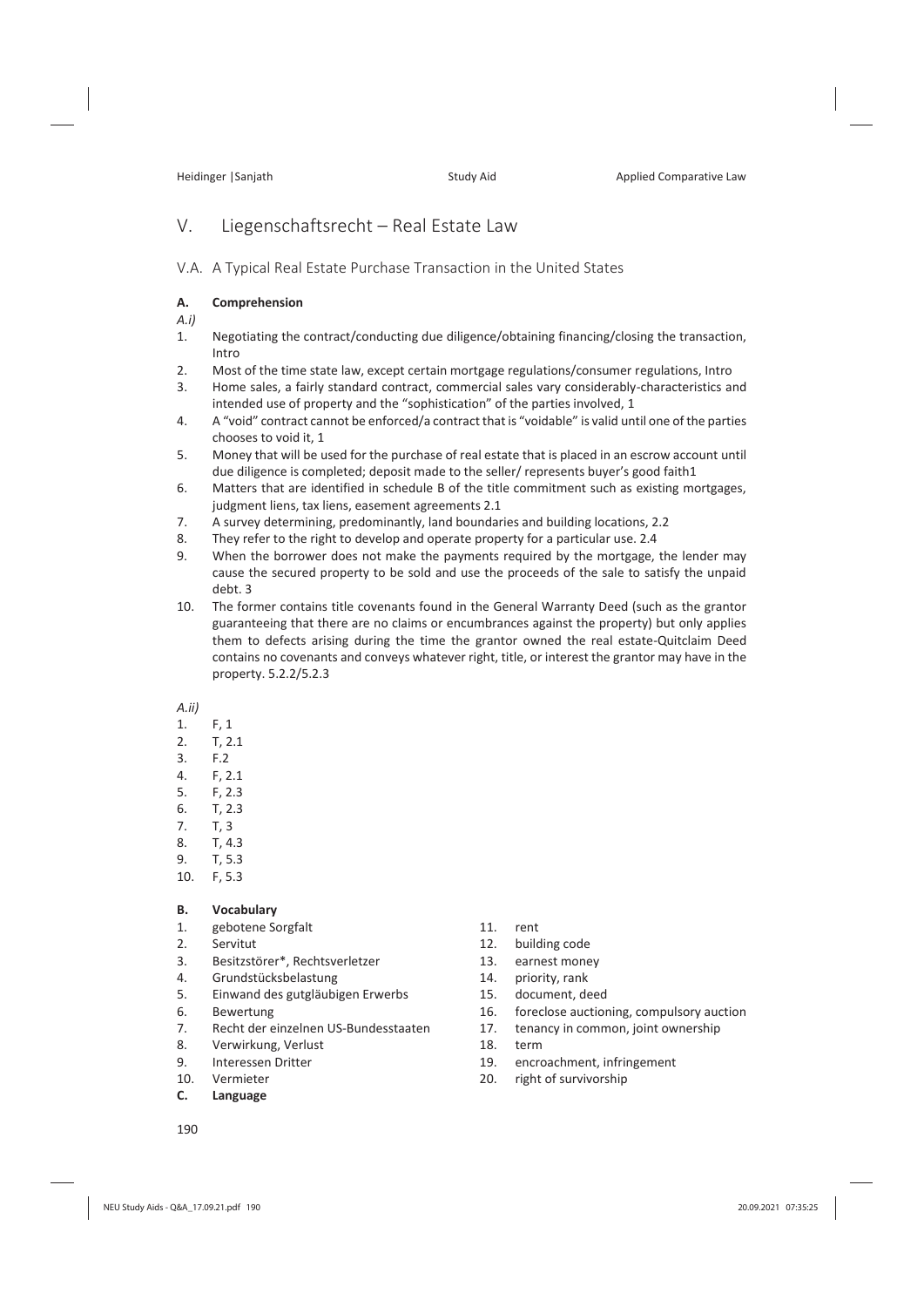#### XI.B. The British Constitution

#### **A. Comprehension**

#### *A.i)*

- 1. English judges in medieval times were in some respects left to decide for themselves what the law should be, being influenced by the Church and local custom. Their decisions in important cases, as reported officially from 1863 and unofficially long before then constitute the common law. 3
- 2. It enshrined the European Convention of 1950 in English law this required the courts to take account of the decisions of the European Court of Human Rights and to interpret English law consistently with Convention rights. 4
- 3. It would have required amendment of the Suicide Act (1961), which made it a crime to help someone die. Was this compatible with the claimants' rights to private and family life as guaranteed by art. 8 of the convention? The Court agreed that the law's interference with the claimants' rights was "grave" but did not make the declaration of incompatibility it could have made. It put the responsibility for reform directly and urgently upon Parliament. 4
- 4. The Royal Powers are exercised only in accordance with the advice given by the leader of the political party in power - a compromise only reached after centuries of struggle. 1
- 5. Once every five years (Fixed Term Parliaments Act 2011). 2

#### *A.ii)*

- 1. F, 2
- 2. T, 2
- 3. F, 3
- 4. F, only until 1966 3
- 5. T, 3
- 
- 6. F, 1<br>7. F. 4 7. F, 4
- 8. F, 2
- 9. T, 2
- 10. F, Intro

#### **B. Vocabulary**

- 1. Zufall
- 2. rechensschaftspflichtig
- 3. Sitzungsgeld
- 4. Abgeordneter mit geringfügigerem Einfluss, "Hinterbänkler"
- 5. Kabinett
- 6. Beschwerdeführer/Kläger
- 7. Mitglied der Conservative Party
- 8. konstitutionelle Monarchie
- 9. Verfügung, Anordnung
- 10. königliches Edikt
- 11. encroachment
- 12. right of defence against a sovereign power
- 13. war of aggression
- 14. accession (to the EU)
- 15. municipality, community
- 16. territory
- 17. right to benefit
- 18. civilized nation
- 19. to nominate
- 20. public subsidy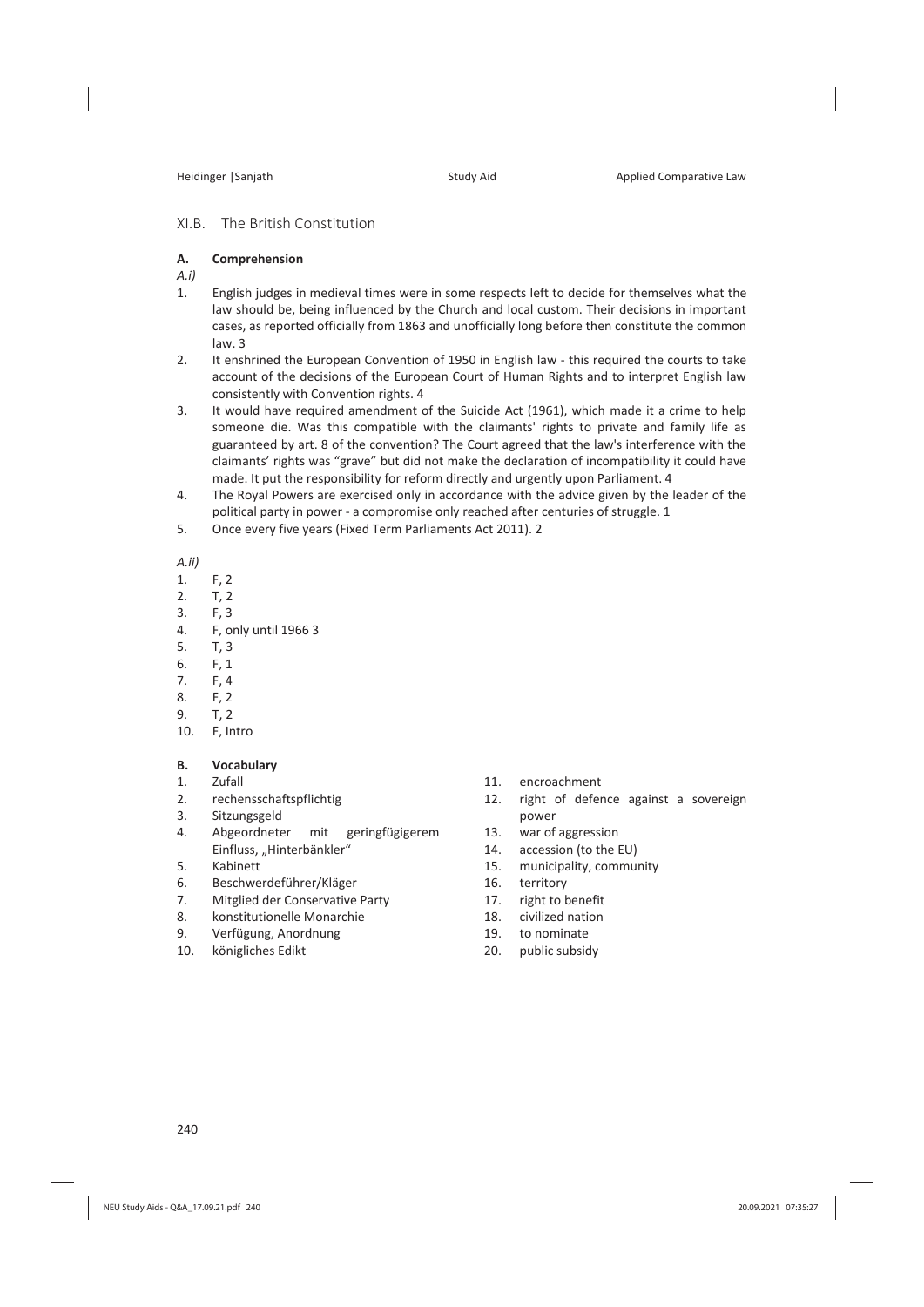### **C. Language**

| $C_{.}i)$  |                            |                          |               |                 |
|------------|----------------------------|--------------------------|---------------|-----------------|
| verb       | adjective                  | adverb                   | noun (person) | noun (thing)    |
| rule       | ruled/ruling               | (ruly/unruly)            | ruler         | rule            |
| devolve    | devolved/devolving         | $\overline{\phantom{a}}$ | $\sim$        | devolution      |
| constitute | constituted/constitutional | constitutionally         | constituent   | constitution    |
| grieve     | grieving                   | grievingly               | griever       | grievance/grief |
| elect      | elected/electing/electoral |                          | elector       | election        |

*C.ii)*

British citizen's rights and duties have been assembled over the centuries as much by chance as by intention. Elements include the Magana Carta 1215 (a settlement between the king and the barons, limiting the king's power and perhaps the origin of the right to trial by jury), the Bill of Rights 1688, customs, constitutional conventions (practices and procedures accepted as legally binding), and the judgements of the courts.

*C.iii)* 

- 1. crucial<br>2. offensi
- offensive
- 3. maladministration
- 4. defamation
- 5. remedy